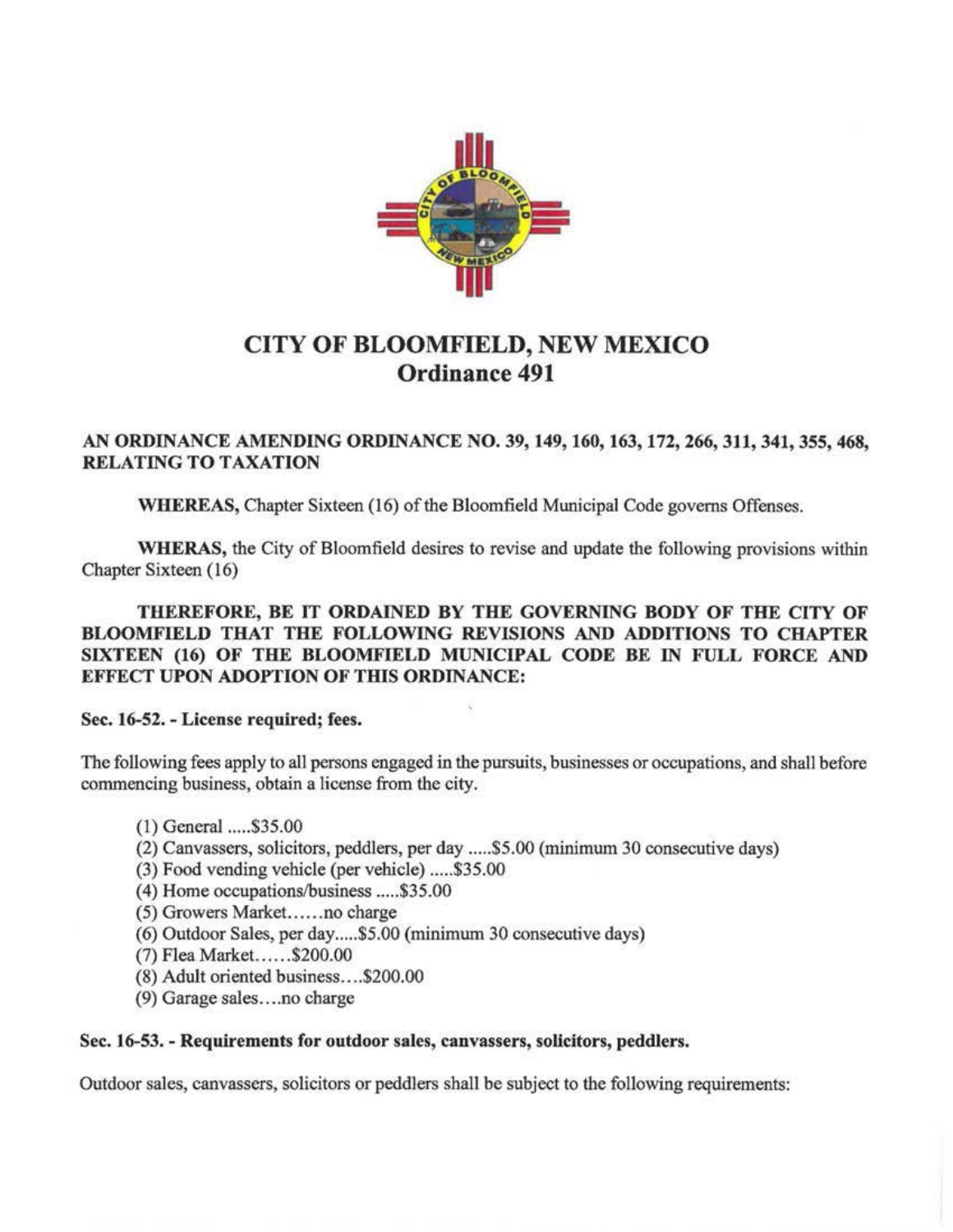{I) Shall be limited to thirty (30) consecutive days not to exceed ninety (90) days of a calendar year.

(2) Merchandise shall not be displayed within any public right-of-way, or impede vehicular or pedestrian traffic or obstruct any clear sight triangle.

 $(3)$  The display area shall not reduce the parking on the premises below the required minimum allowed by the city zoning regulations (Appendix  $C$ , section  $6$ , article 12)

( 4) Written permission from the property owner shall be obtained prior to issuance of a city license and/or conducting business. A copy of the written permission and license shall be on file with the city clerk.

(5) Outdoor sales shall only be allowed in the following zoning districts: Neighborhood Commercial, Community Commercial, Limited Industrial or Industrial Districts. No outdoor sales, displaying goods shall be allowed in any residential districts.

(6) Each canvasser, solicitor, or peddler must obtain their own license and have it displayed on their person at all times while conducting sales.

(7) All other applicable city zoning regulations and/or ordinances shall be adhered to.

#### Sec. 16-54- Growers' Markets.

"Growers' market" shall mean any sales arena, whether open-air or enclosed, whereby persons engage in the sale of food and food related items by renting, leasing or buying slots or stalls in said arena.

(1) Any person conducting or operating a growers' market shalJ first be required to obtain a license to do so from the city clerk. Applications for such license shall be made to the city clerk in such form as may be required by the city clerk and shall be free of charge. This license covers any person selling within the growers' market with the organizer's approval according to their regulations. Additional business licenses for each vendor are not required.

(2) An operator shall not knowingly allow the sale of goods subject to the New Mexico gross receipts tax without the proper reporting of said tax to the State of New Mexico as required by Jaw.

(3) An operator shall not knowingly allow the sale of goods which he believes or has reason to believe have been stolen.

(4) The growers' market operator shall at all times keep the premises in a sanitary condition and shall properly provide for the gathering and disposal of refuse.

#### Sec. 16-55. - Exemptions for garage sales and canvassers.

(a) Garage sales refer to sections 14-45 through section 14-49.

(b) Persons or organization representing canvassers must register with the city clerk prior to beginning.

(c) Those persons representing charitable associations, organizations existing under the provisions of NMSA 1978 Section 53-8-1 or NMSA 1978 Section 53-10-1 pertaining to nonprofit organization or which are exempt from taxation under 26 USC 501 [are exempt under the provisions or this section].

#### Sec. 16-56 - Adult oriented business; license requirements and regulations.

(a) *Generally*; *definitions*.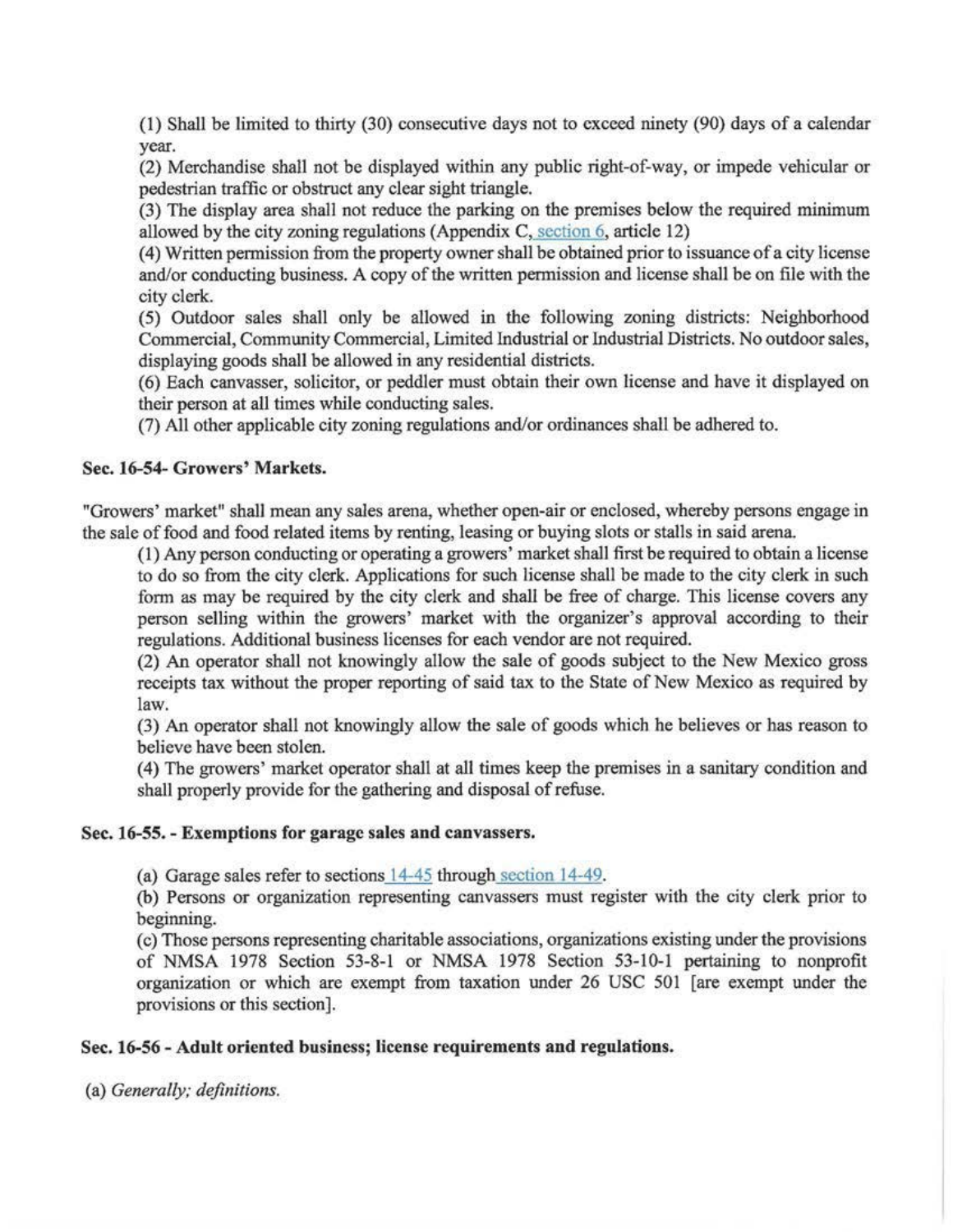(1) No adult oriented business shall be established within the city limits, from and after the effective date of this section unless approval by the city council has been obtained first as described in section 16-57 of this Code.

(2) Wherever used in this section, the following words or phrases shall have the meanings ascribed to them as follows:

a. *Adult oriented business:* An adult oriented business shall include adult bookstore, adult motion picture theater, adult motel, adult entertainment center, nude model studio, or sexual encounter center, or adult arcade.

b. *Adult bookstore:* An establishment having a substantial or significant portion of its stock in trade, books, magazines, films or videos for sale, rental, or viewing on the premises by means of motion picture devices or other coin operated means, and other periodicals which are distinguished or characterized by their principal emphasis on matters depicting, describing, or relating to nudity, sexual conduct, sexual excitement or sadomasochistic abuse, as defined below, or an establishment with a segment or section devoted to the sale, rental or display of such materials to patrons therein.

c. *Adult only motion picture theater:* An enclosed building used routinely for presenting programs, materials distinguished or characterized by emphasis on matters depicting, describing or relating to nudity, sexual conduct, sexual excitement, or sadomasochistic abuse for observation by patrons therein. As used herein, an adult only motion picture theater shall provide seating for five (5) or more persons.

d. *Adult entertainment center:* An enclosed building or part of an enclosed building, no portion of whlch enclosed business is licensed to sell liquor which contains one (I) or more coin operated mechanisms which when activated, permit a customer to view a live person unclothed or in such attire, costume or clothing as to expose any portion of the female breast below the top of the areola, or any portion of the pubic area, anus, cleft of the buttocks, vulva, or genitals, or penis or the charging of any admission or fee for the viewing of any such person or activity.

e. *Adult arcade:* Any place to which the public is permitted or invited wherein coin operated, or slug operated, or electronically operated, or mechanically controlled still or motion picture machines, projectors, or other image producing devices are maintained to show images to five (5) or fewer persons per machine at any one (1) time, and where the images so displayed are distinguished or characterized by the depicting or describing of specified sexual conduct defined in this section.

f. *Nudity:* The showing of the human male or female genitals, pubic region or pubic hair, or buttocks with less than a fully opaque covering or the showing of a female breast with less than a fully opaque covering of any portion thereof below the top of the nipple or the depiction of the covered male genitals in a discernibly turgid state.

g. *Adult motel:* A hotel or motel or similar establishment which offers accommodations to the public for any form of consideration and which provides patrons with closed circuit television, transmission, films, motion pictures, video cassettes, slides or other photographic reproductions which are characterized by the depiction or description of specified sexual activities and which offers a sleeping room for rent for a period of time that is less than eight (8) hours, or which provides for rental rates in increments of eight (8) hour or less.

h. *Sexual encounter center:* A business or commercial enterprise that, as one (1) of its primary business purposes, offers for consideration: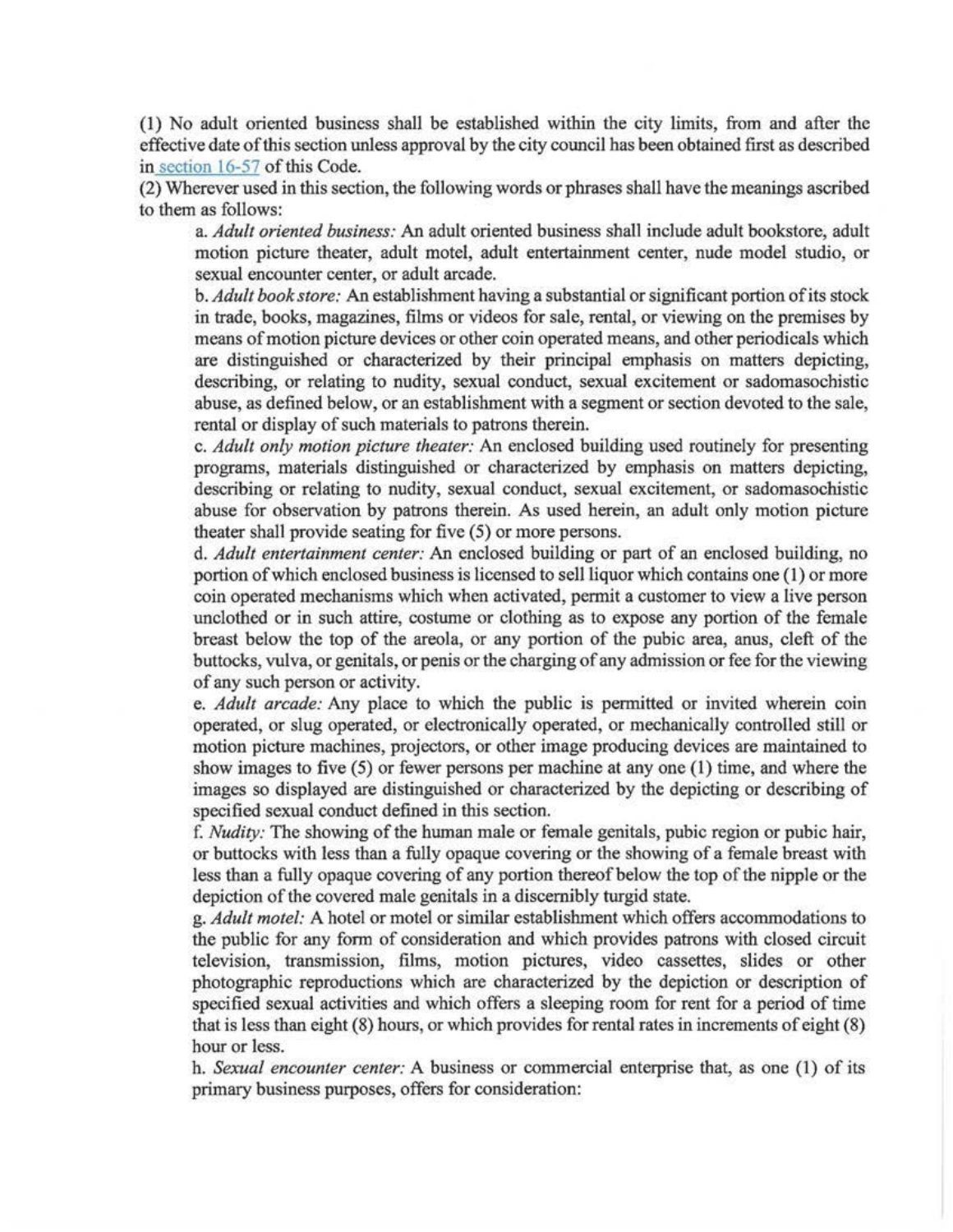1. Physical contact in the form of wrestling or tumbling between persons of the opposite sex; or

2. Activities between male and female persons and/or persons of the same sex when one (I) or more of the persons is in the state of nudity or semi-nudity, whether or not there is physical contact between the participants. This definition shall not apply to any state licensed practitioner of healing arts.

i. *Sexual activity:* Means and includes any of the following:

I. The fondling or other erotic touching of the human genitals, pubic region, buttocks, anus or female breasts.

2. The sex acts, normal or abnormal, actual or simulated including intercourse, or copulation, or sodomy;

3. Masturbation, actual or simulated, or excretory function as a part of or in connection with any of the activities set forth in the paragraphs above.

j. *Anatomical area:* Any part of the human genitalia in the state of sexual arousal.

k. *Sexual conduct:* Acts of masturbation, homosexuality, sexual intercourse, or physical contact with a person's unclothed genitals, pubic region, buttocks, or female breasl

I. *Sadomasochistic abuses:* Flagellation or torture by or upon a person clad in undergarments, or mask, or bazaar costume or the condition of being bound or otherwise physically restrained.

m. *Residential zone district:* Any district where a house, apartment, duplex, manufactured borne, or dwelling may be located.

(b) *Regulations.* 

(I) No adult-oriented business shall be located in any zoning district except within the Community Commercial District (CCD) or Limited Industrial District (L-1 ), or Industrial District (I-1 ).

(2) Distances: No adult oriented business shall be located, operated or maintained within one thousand (1,000) feet of a residential district (whether or not a dwelling exists) church, state licensed day care facility, public library, public educational facility, private school, day care facility, kindergarten facility, public park, public swimming pool, or public athletic fields (baseball, softball, football, soccer, outdoor basketball or tennis courts).

Measurements: The distances outlined above shall be measured in a straight line from property line to property line.

(3) Exterior display, signage: No adult business shall be conducted as to permit observation of any material depicting, describing or relating to specified activities or anatomical areas from any public right-of-way. This provision shall apply to any display, decoration, sign, show window or other opening.

 $(4)$  Responsible parties: The owners, operators and manager(s) of the premises which constitutes an adult business under this ordinance are responsible for compliance with these regulations.

(c) *Licenses requirements.* 

(I) No person, partnership, corporation or other organization shall opernte an adult oriented business within the city limits without having first obtained a license from the city.

(2) Business license fee: Two hundred dollars (\$200.00) plus a twenty-five dollar (\$25.00) investigative fee as per section 16-36.

(3) A business license application registration is required as per section 16-32.

*(d)Denial of business license.* Denial ofa business license [shall be] in accordance with section 16-57.

( e) *Issuance of license.* In the event that the application is completed, the background check of the applicant indicates that no owner, shareholder, partner, officer, director or managing agent bas been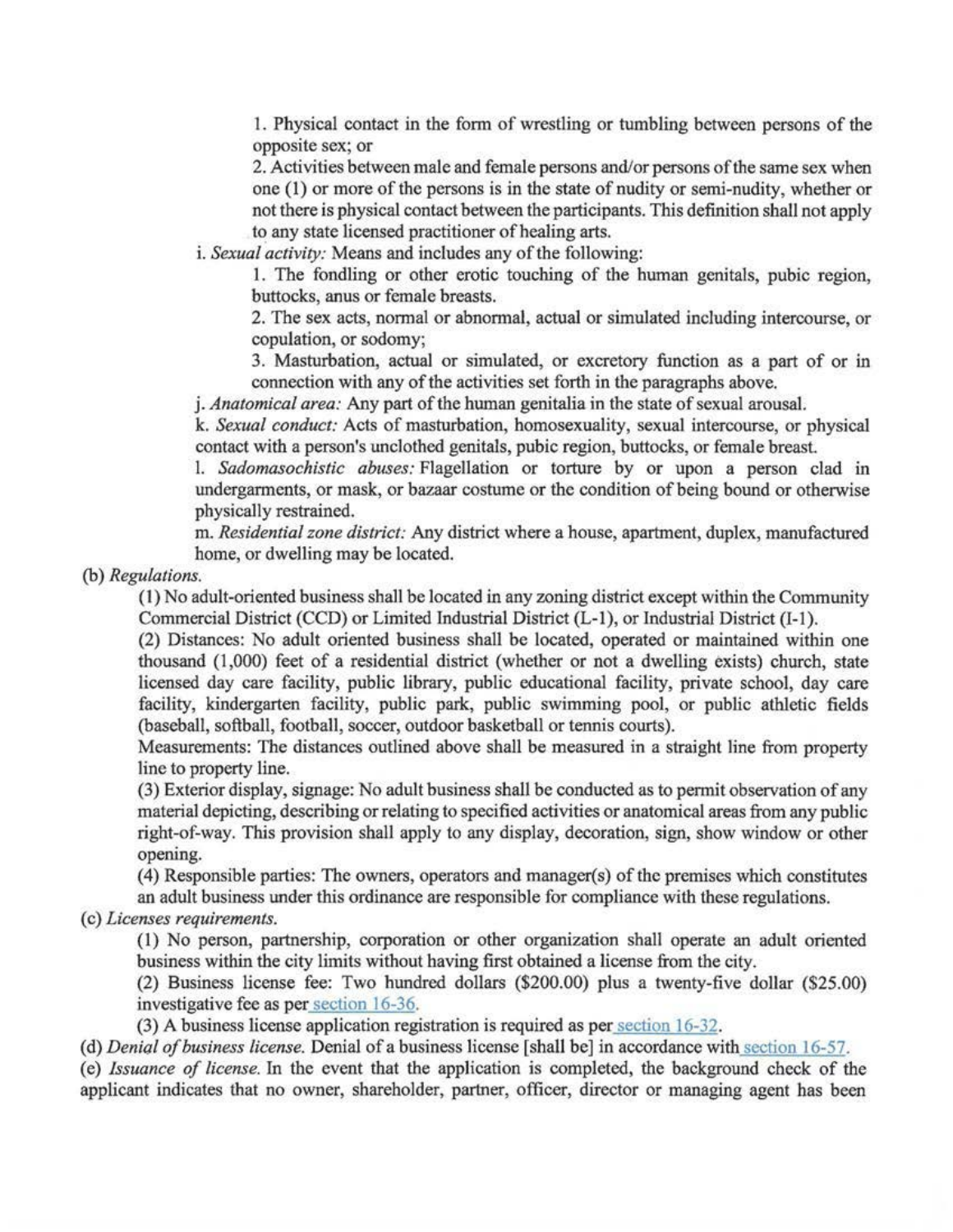convicted of any offenses as described in section 16-57 paragraph (f), which would disqualify the applicant, and the application has been approved by the city council, the city clerk shall issue a business licenses to the applicant.

(t) *Renewal of license.* 

{I) The applicant shall annually submit a new application and shall submit to the background check set forth. In the event the application is filed prior to the expiration of the existing license, the applicant shall be entitled to continue business until such time as notified the any disqualifying factor has been determined by the city clerk.

(2) Any adult oriented business transacting business as of the effective date of this section, shall apply for a new license, pursuant to section 16-57.

(g) *Revocation of license.* Any business license issued pursuant of tbjs article, may be revoked upon any of the following conditions:

(1) As described in section  $16-57$  paragraph (f); or

(2) The subsequent conviction of any owner, officer, director or managing agent of the business of any crimes which would have disqualified the licensee from obtaining a license; or

(3) Any subsequent change in those portions of the city codes governing adult oriented businesses resulting in a change in state or federal laws.

(h) *Appeal of denial or revocation.* In the event that, in the opinion of the applicant, the denial and/or revocation of the license to operate an adult oriented business was contrary to law, the applicant may appeal the same within ten (10) days from receipt of such notice to the city council for a bearing on the appeal of the decision. If no appeal is taken within the time set forth herein, the denial and/or revocation decision stands and shall become final. If an appeal to the city council is chosen, the applicant and/or licensee shall have further rights of appeal *as* provided by law.

(i) *Severability.* Should any provision of this section be declared contrary to the constitution of the United States or the State of New Mexico by a final decision of any appellate court of the State of New Mexico, the remaining portions of this section shall remain in full force and effect.

#### Sec. 16-58. - Defmition.

"Flea market" shall mean any sales arena, whether open-air or enclosed, whereby persons engage in the sale or resale of goods or services by renting, leasing or buying slots or stalls in said arena. This does not apply to "Growers Markets" where the sale of goods is limited to food and food related items.

#### Sec. 16-59. - License required; fee assessed.

Any person conducting or operating a flea market shall first be required to obtain a license to do so from the city clerk. Applications for such license shall be made to the city clerk in such form as may be required by the city clerk and shall be accompanied by a fee of two hundred dollars (\$200.00). This license covers any person selling within a flea market with the organizer's approval according to their regulations. Additional licenses for each vendor are not required.

#### Sec. 16-60. - Regulation of sale.

Any person operating a flea market as the organizer shall be subject to the following rules and regulations:

(1) Obtain a Flea Market license from the city clerk with an approved site plan and location.